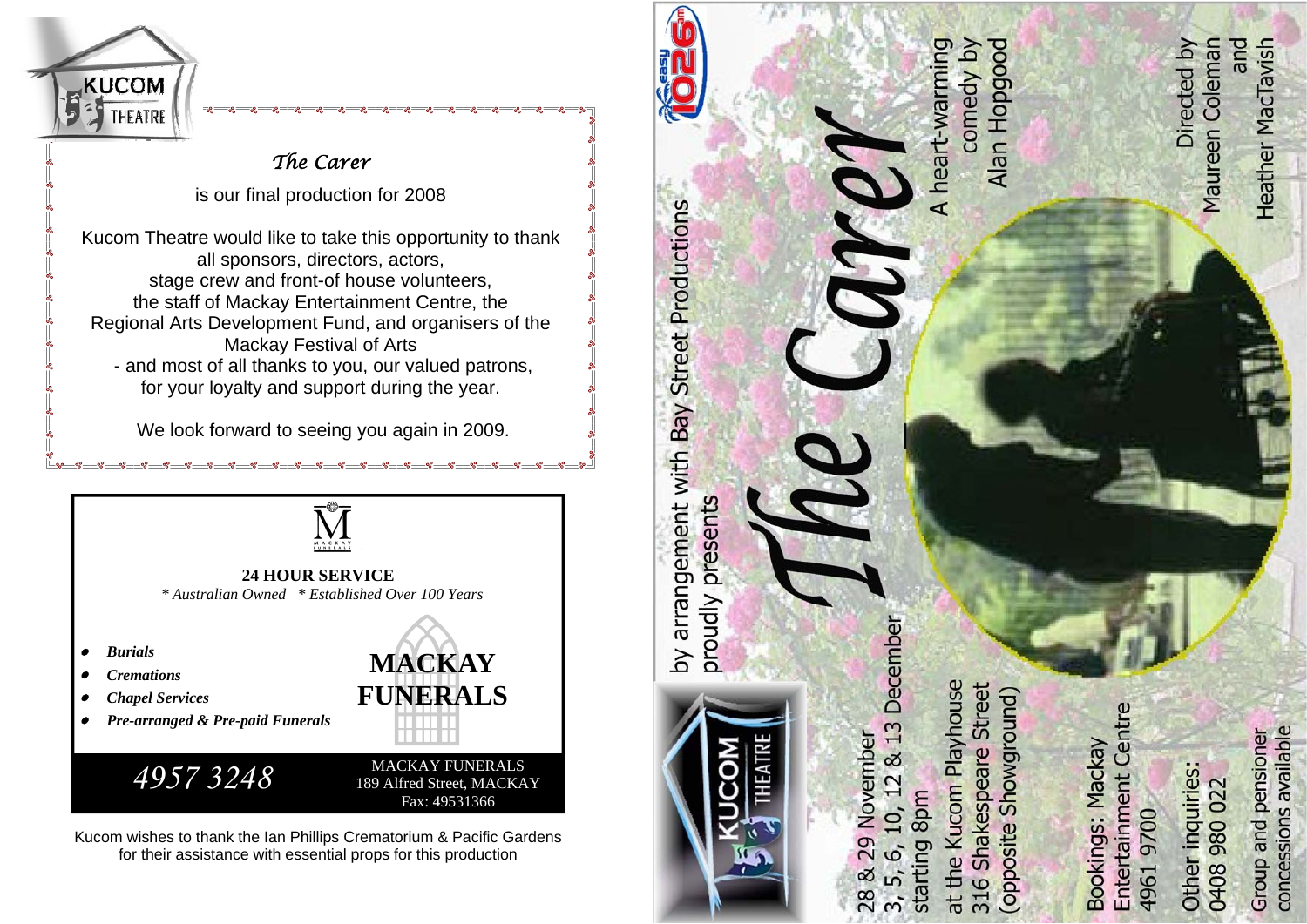# *The Carer*

## **DIRECTORS' NOTES**



We, Maureen Coleman and Heather MacTavish, the Directors, invite you to sit back, relax, and enter the world of George Parker – a man of many

moods. We think you will laugh more than you'll cry – but we feel you will do both. Alan Hopgood has written a beautiful script,

and we three have had fun and lots of hard work to bring this play to you, our audience – welcome!



## **THE PLAYWRIGHT**



**ALAN HOPGOOD**'s play The *Carer* toured Australia with Charles 'Bud' Tingwell giving 260 memorable performances. The play toured New Zealand with Ray Henwood in 2005. In 2006, Alan took over role and performed a new and revised version at Chapel Off Chapel, the 1812 Theatre, the Jute Theatre in Cairns, Upwey, the Kingston Arts Centre and Devonport. The play had a short season in Washington DC in 2007. Alan Hopgood is well known as a playwright (*And the Big Men Fly*), screenwriter (*Alvin Purple*)

and as an actor in *Bellbird* (Dr Reed), *Prisoner* (Wally) and *Neighbours* (Jack Lassiter). His play *Weary* (the adaptation of the diaries of Sir Edward Dunlop) toured in 2006-7, and in 2007 he played opposite David Tredinnick in the American play *Visiting Mr Green*. Since writing a play about his experience as a survivor of prostate cancer he has been invited to write five other plays on health issues – diabetes, widowhood, palliative care and geriatric intimacy. In January 2005, Alan was made a Member of the Order of Australia for service to the performing arts and to the community through raising awareness of men's health issues.

# *What's Next at Kucom?*

It's been a busy year at Kucom and we're looking forward to a well-earned break before launching into the 2009 season.

In addition to the usual mainstage productions, the Kucom Film Unit is submitting an entry to Tropfest 2009, and will be making a number of short films throughout the year. We are also negotiating to bring a Sydney-based movie producer to Mackay to conduct film-making workshops in 2009.

Kucom's first offering in 2009 will be a season of one-act plays - look for the audition notice on our website: www.kucom.org.au, and keep watching the *Daily Mercury* for information about this and other events, auditions and performance dates in 2009.

> BOOKINGS: MACKAY ENTERTAINMENT CENTRE 4961 9700 FREECALL: 1800 646 574 ALL OTHER INQUIRIES TO KUCOM THEATRE 0408 980 022

> > **Don't forget the Kucom AGM! Tuesday 10 February 2009 at 7.30pm**

### **KUCOM COMMITTEE 2008**

**Vice President** Stan Hillard **Treasurer** Tessa King **Committee** Jim Kelly

**Patron James Bidgood, MP** 

**President** Bronwyn Grannall **Secretary** Carolyn Thompson **Ken Ross Ken** Ross Sue Stock **Email:** admin@kucom.org.au **Ph:** 0408 980 022 **Website:** www.kucom.org.au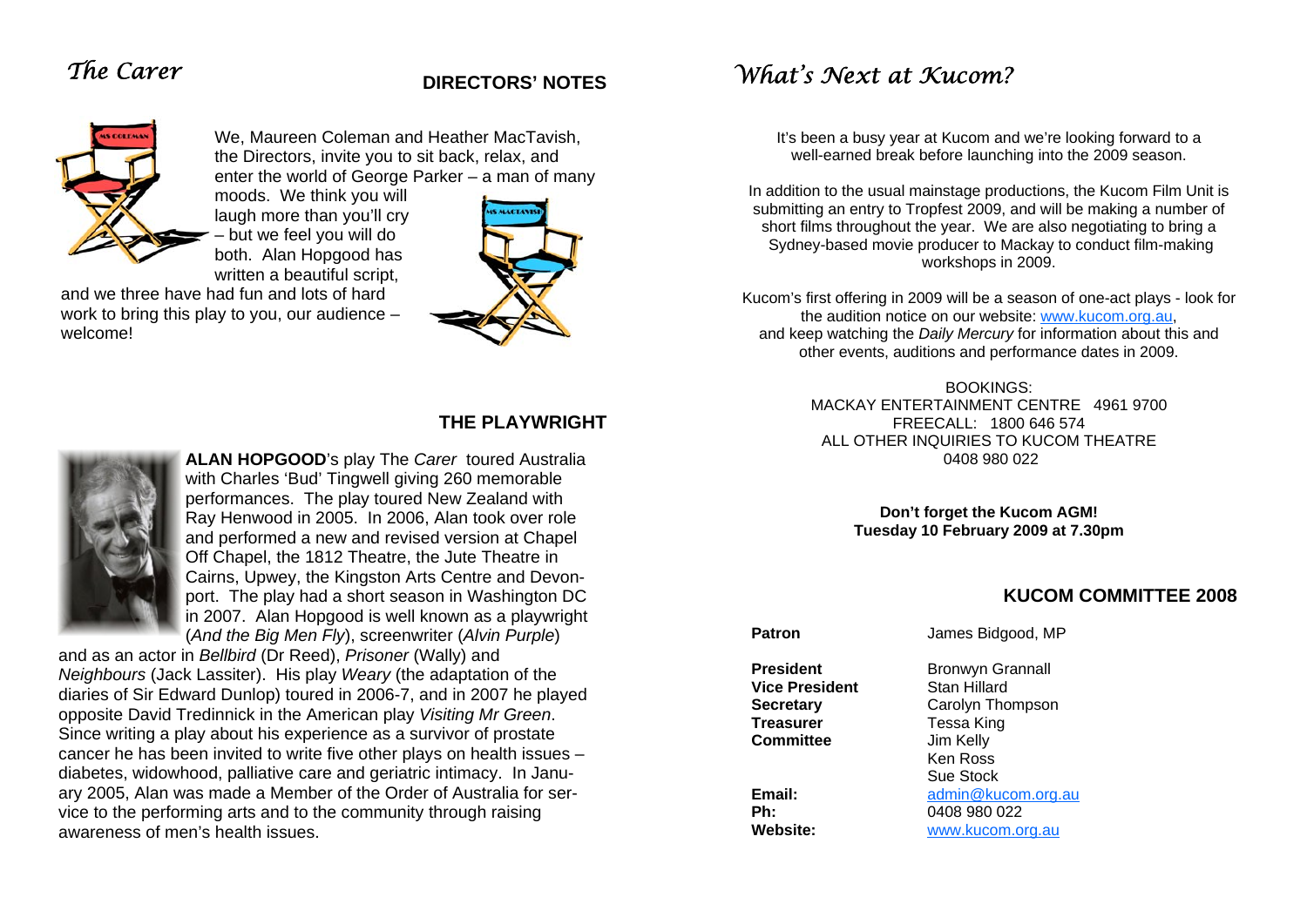# **SPONSORS**

Kucom Theatre gratefully acknowledges the assistance and support of:





Training People The Right Way

27 Iridium Drive, Paget (07) 4953 5255 www.imlinternational.com.au

Visit our new office and discover the services we can offer you





Kucom Theatre is proud to be associated as a Business Partner with Easy Listening 1026am, Mackay

# *The Carer The Carer*

George Parker **Contact Selling Contact Act IV** Jim Kelly

**Voices off** Susanne Boath Stan Hillard

*There will be a 20-minute interval between Act I and Act II. The bar will be open and drinks are permitted into the theatre.* 

*We respectfully request that patrons observe our Liquor Licensing requirements as displayed in the foyer.* 

## **THE PRODUCTION CREW**

**THE CAST** 

**Stage Management John Atkinson** 

**Sound and Lighting <b>Sound and Lighting** Joe and Ann Clutterbuck **Set Design, Construction Maureen Coleman and Painting Exercise Sue Stock** 

**Front of House Coordinator** Sue Stock **Media Liaison Bronwyn Grannall Program** Taffy's Typing Service

**Directors** Maureen Coleman and Heather MacTavish

Stan Hillard

 John Atkinson Stan Hillard Jim Kelly

### **The Directors wish to thank:**

**Alan Hopgood** for granting Kucom the performing rights to *The Carer*, and for his support and encouragement throughout

**IML International** for the loan of furniture used in this production

**Kucom members** and **Committee** for all their help, and particularly **Sue Stock** for yet again taking on the dreaded 'Front of House'